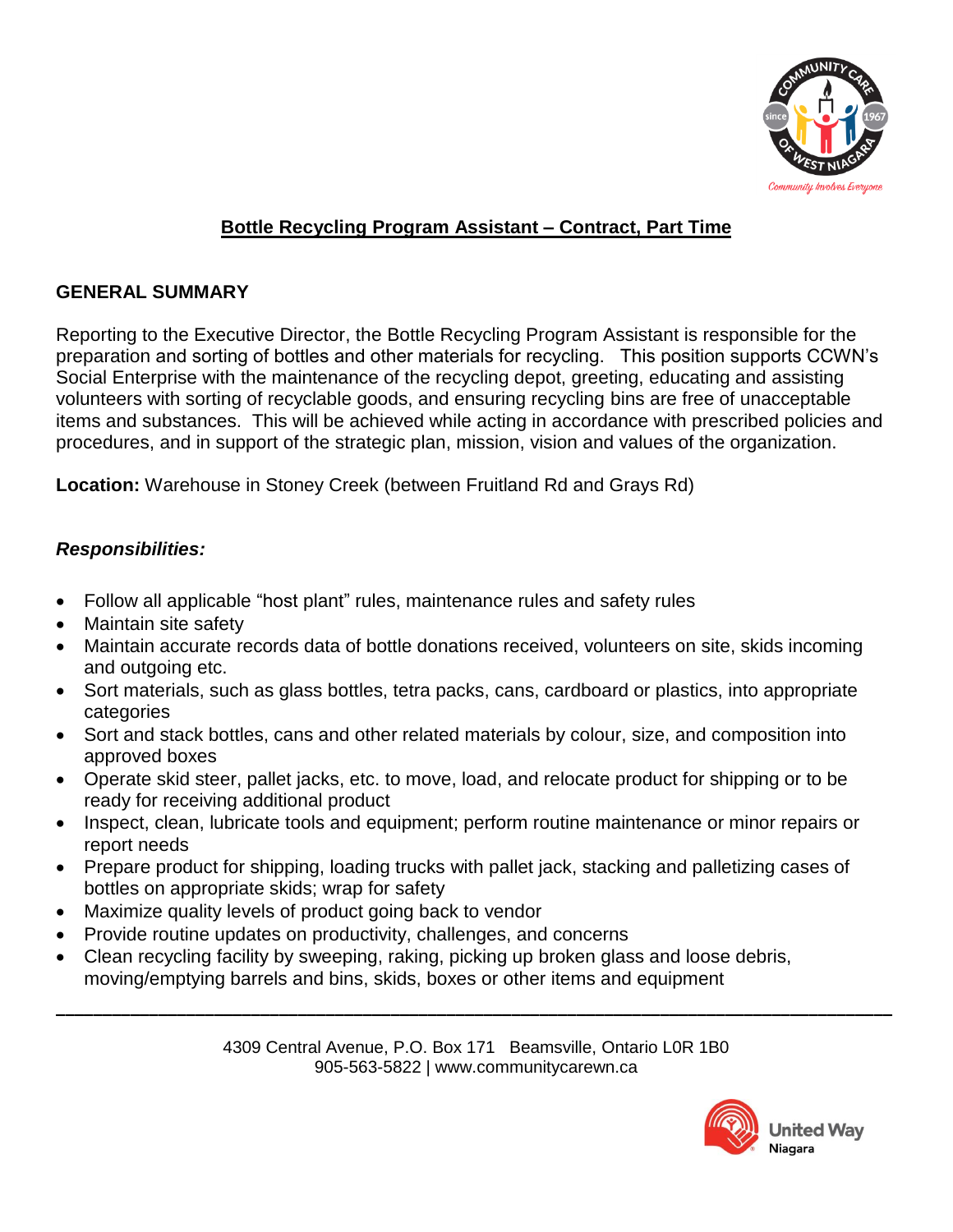

- Maintain housekeeping within the entire sorting area, and inventory of supplies
- Collect waste and recyclable materials and dispose of responsibly
- Greet visitors, donors, and volunteers
- Guide and assist volunteers in sorting of recyclable goods
- Brief guests on safety on site measures, sign in and out procedures and other details
- Promote volunteerism by working collaboratively with agency volunteers

## *Qualifications:*

#### Education/Experience

- Secondary Education or equivalent
- 2 years' experience working in shipping and receiving or a comparable role (not required)
- A combination of education and experience will also be considered

## Knowledge, Skills, Abilities

- Capable of performing duties requiring considerable physical strength and endurance
- Experience working in a warehousing/industrial environment
- Experienced in operating material handling equipment safely
- Knowledge of OHSA requirements in a warehouse environment
- Superior organizational, interpersonal and public relations skills
- Ability to solve problems, prioritize and manage time effectively
- Knowledge and understanding of issues facing people living in poverty
- Demonstrates and promotes a personal understanding and appreciation for the mission, vision, strategic outcomes and values of Community Care of West Niagara

**\_\_\_\_\_\_\_\_\_\_\_\_\_\_\_\_\_\_\_\_\_\_\_\_\_\_\_\_\_\_\_\_\_\_\_\_\_\_\_\_\_\_\_\_\_\_\_\_\_\_\_\_\_\_\_\_\_\_\_\_\_\_\_\_\_\_\_\_\_\_\_\_\_\_\_\_\_\_\_\_\_\_\_\_\_\_\_\_\_\_**